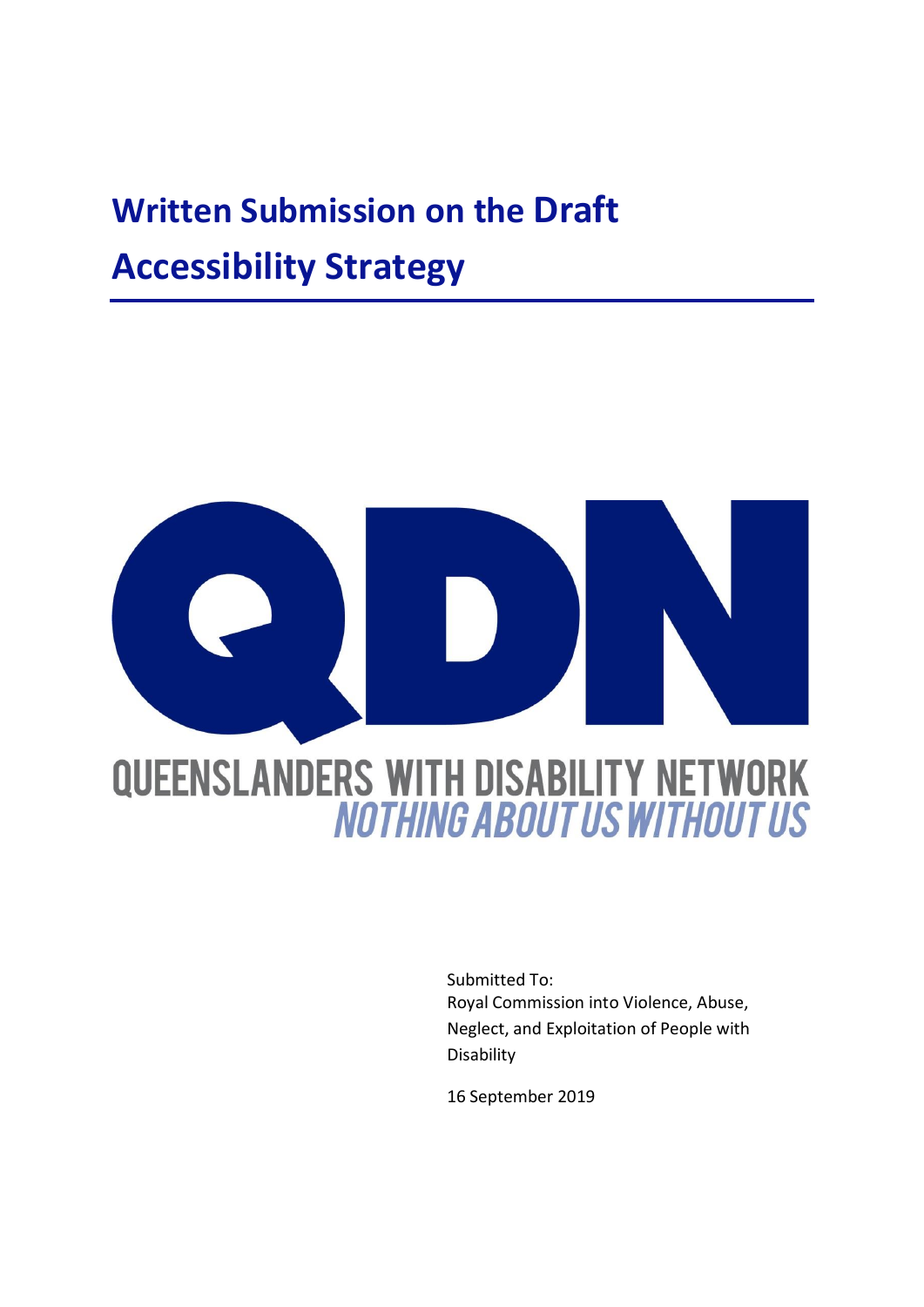## **Contents**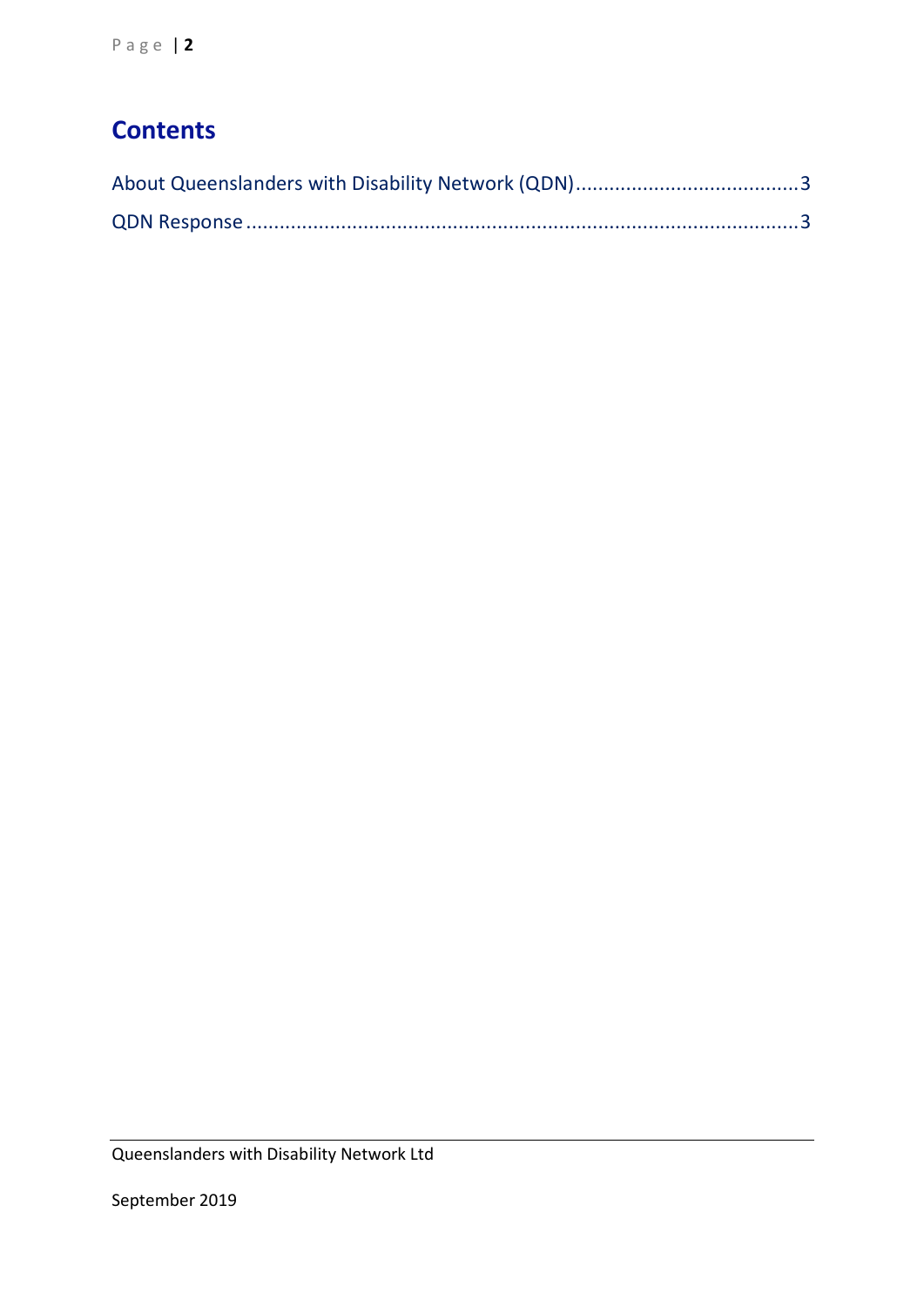## <span id="page-2-0"></span>**About Queenslanders with Disability Network (QDN)**

QDN is an organisation of, for, and with people with disability and the organisation's motto is "nothing about us without us." QDN operates a state-wide network of members who provide information, feedback and views from a consumer perspective to inform systemic policy feedback to Government and peak bodies. QDN also provides information and referral support to people with disability.

QDN has over 2000 members and supporters across Queensland who provide QDN with the perspectives of people with disability.

## <span id="page-2-1"></span>**QDN Response**

QDN welcomes the opportunity to make a submission to the Royal Commission into Violence, Abuse, Neglect and Exploitation of People with Disability (the Royal Commission) with regards to the Accessibility Strategy. QDN welcomed the establishment of the Royal Commission on 4 April 2019 to inquire into:

- what should be done to prevent and better protect people with disability from experiencing violence, abuse, neglect and exploitation
- what should be done to encourage reporting of, and effective investigation of, this conduct

• what should be done to promote a more inclusive society that supports the independence of people with disability and their right to live free from violence, abuse, neglect and exploitation.

Queenslanders with disability want to participate in the Royal Commission and are pleased to see the development of an Accessibility Strategy, and believe that people with disability should be part of the planning, design, delivery and evaluation of the effectiveness of the strategy if people are to be at the centre of this inquiry. QDN believes it is important that given the trauma and secondary victimization that people may experience in giving evidence and telling their story, that every person with disability who needs support to do so is afforded it, in a way that meets their individual needs. Given the diversity of people with disability, it is essential that this support is provided in a trauma informed approach that can work with each individual and their diverse needs.

For Queenslanders with disability, it is a time of transformational change that involves the introduction of a range of Commissions, the NDIS Quality and Safeguards Commission, the Queensland Human Rights Commission, and the Royal Commission. QDN members have raised the challenges they are experiencing in navigating all of these new systems and Commissions. It is critical that for people with disability and the people in their lives either as informal or formal supports are provided with effective support in the process of gathering

Queenslanders with Disability Network Ltd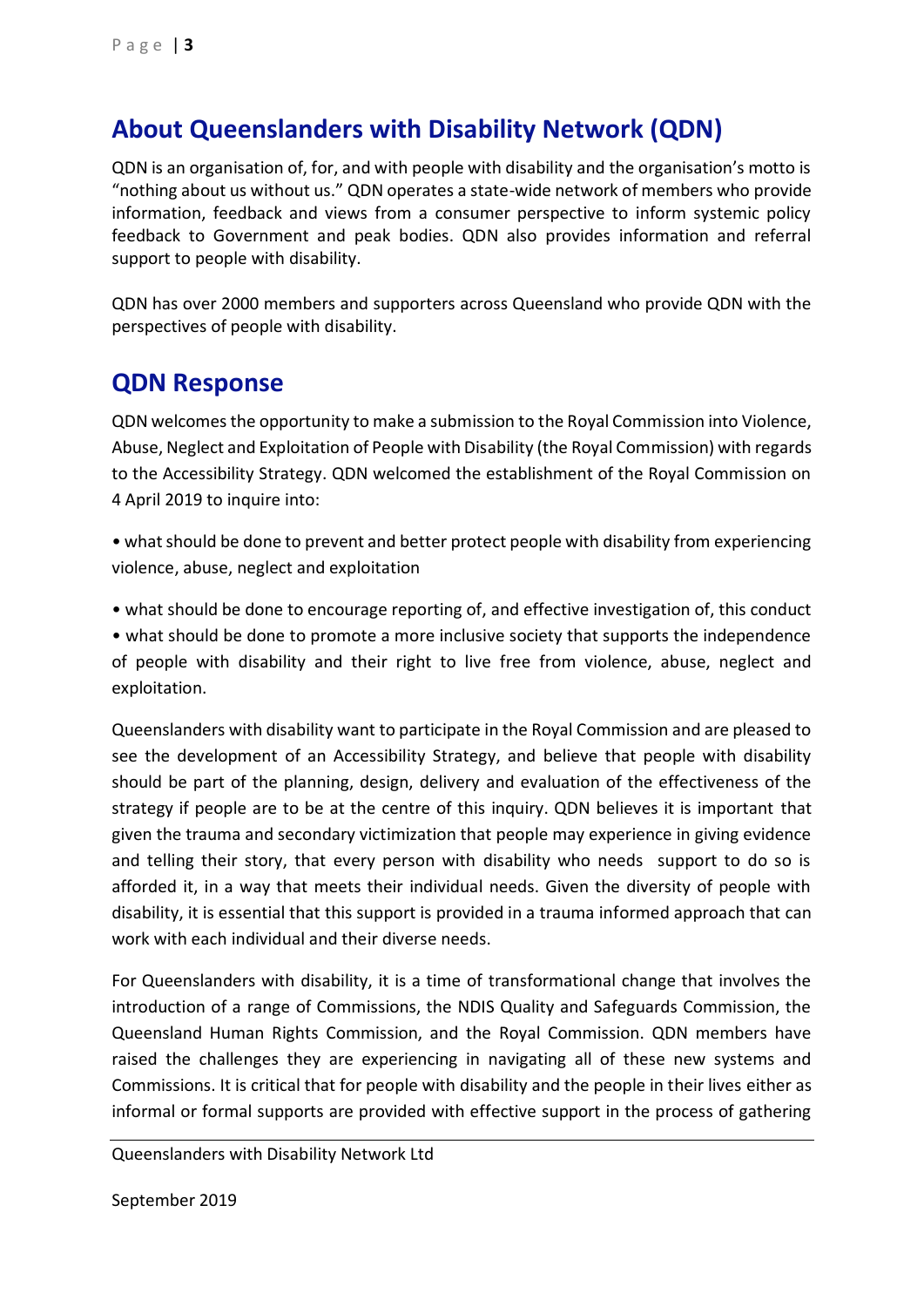the evidence or what they need to participate in the hearings. The hearings have commenced at the time of putting forward this submission, however it is unclear that the support mechanisms are for individuals who are wanting to prepare or give evidence. It is critical that this process does not deliver secondary victimisation to people with disability, and that there are clear pathways for people to access the support they need to gather evidence, prepare for providing their story and in giving evidence. To date, this information is not clear and the plan for how this will happen has not been shared.

QDN acknowledges the Accessibility Strategy and its approach to identifying key cohorts including people with disability from Aboriginal and Torres Strait Islander backgrounds, people with disability from Multicultural and Culturally Linguistically Diverse backgrounds and people with disability from LGBTIQ+ communities.

Research shows that women with disability experience higher rates of abuse, victimisation and exploitation and this strategy does not address women specifically and gendered bias of violence and abuse that women with disability experience. The strategy also does not mention sexual violence specifically, and given the again the higher rates of sexual violence and sexual abuse experienced by people with disability, it is critical that this is addressed in the strategy.

Additionally, there are many people with disability who experience additional barriers to their participation and engagement because of their disability, and particularly people with intellectual disability, people with psychosocial disability and people with impaired decision making capacity where they have a formally appointed guardian. There are also a cohort of people with disability who are disengaged from services and systems, and active targeted engagement needs to occur with vulnerable people who can often be hard for systems to engage with. This includes people who are homeless, at risk of homelessness, exiting child safety, juvenile justice, and criminal justice systems. There are also people with disability who live in closed systems where it may be challenging for them to seek support, to know where to go for support and how they can speak up. Supported decision making is another important element for people throughout this process and how this will be implemented for people with disability will be critical in delivering success.

Aside from the issues for participation and engagement related to the places that people live in, there are people with disability who are marginalised because of geographically where they live and the lack of infrastructure available in their communities that will enable their participation. This will rely on access to technology and physical visits to broad range of communities. Queensland has a unique geography and it is important that no matter where someone lives, they are afforded the support they need and opportunity to know about the Royal Commission, what it is, how to access it and give their evidence.

Queenslanders with Disability Network Ltd

September 2019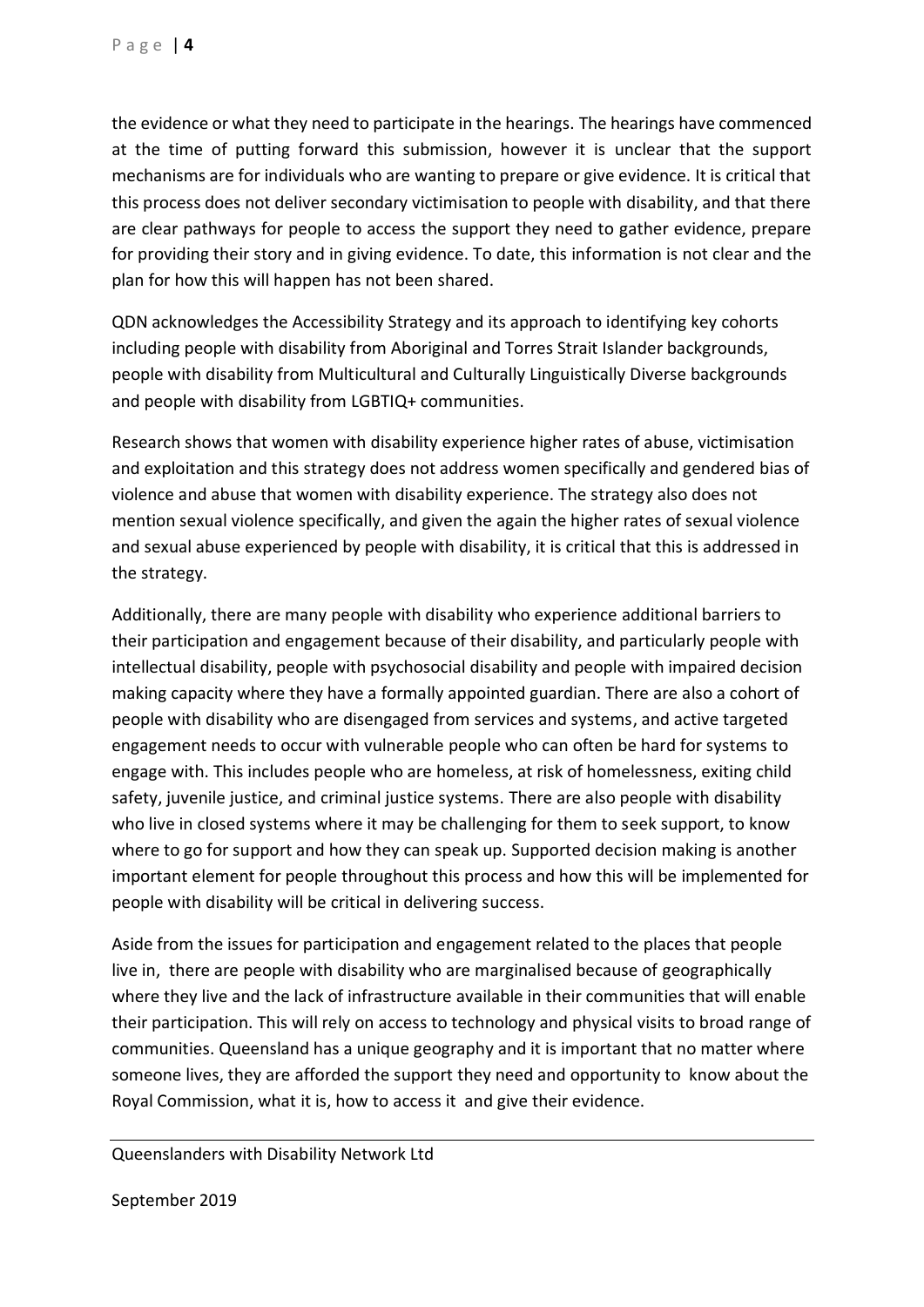Research shows that the digital literacy and digital access for people with disability is lower than the general population Australians with disability (classified in the ADII as receiving disability support pensions) have a low level of digital inclusion compared to other Australians.<sup>1</sup> Queensland has challenges for digital access in rural and remote areas, and this needs to be specifically considered in the approaches that are in place for people with disability with regards to this Royal Commission. Similarly, people with disability's knowledge and skills to be able to engage with technology needs to be considered in how people are given support and how they can engage and participate.

QDN also acknowledges the importance of access to advocacy and support for people with disability in this process. Existing advocacy services have a strong capability and reach to work with people with disability, and long history of working alongside people about their rights and access to justice. QDN understands that advocacy services are 'at capacity' and it is important that targeted investment is made in funding to advocacy services to deliver this support through additional resources. It is also critical that advocacy organisations are not subsumed in demand for support for people for the Royal Commission at the expense of the services being able to deliver on advocacy to people with disability for issues that sit across NDIS and broader issues related to mainstream services like health, housing, transport, employment, education. From the experience when additional funding was provided to advocacy services to support people through the National Disability Insurance Scheme, because of the high demand for services, this resulted in advocacy services establishing waiting lists. It is important for people with disability to be able to access the support they need, and therefore the approach needs to be multifaceted, funded appropriately to meet demand, and delivered by professionals with experience in trauma informed practice and also gathering evidence available to support individuals.

QDN also acknowledges that there is a rich tapestry of organisations who are not funded through National Disability Advocacy Program across the country that have established relationships with people with disability, particularly people with disability who are vulnerable and marginalised who may not engage well with new workers or services who will need support to be able to tell their stories and prepare their evidence. It is important that people with disability can access the support for this process through trusted relationships, and it is important that the Accessibility Strategy can respond to this.

QDN acknowledges that engagement with a diverse range of people with disability needs to be built on the foundations of respect, and the importance of relationships are critical,

-

Queenslanders with Disability Network Ltd <sup>1</sup> <https://digitalinclusionindex.org.au/wp-content/uploads/2018/08/Australian-digital-inclusion-index-2018.pdf>